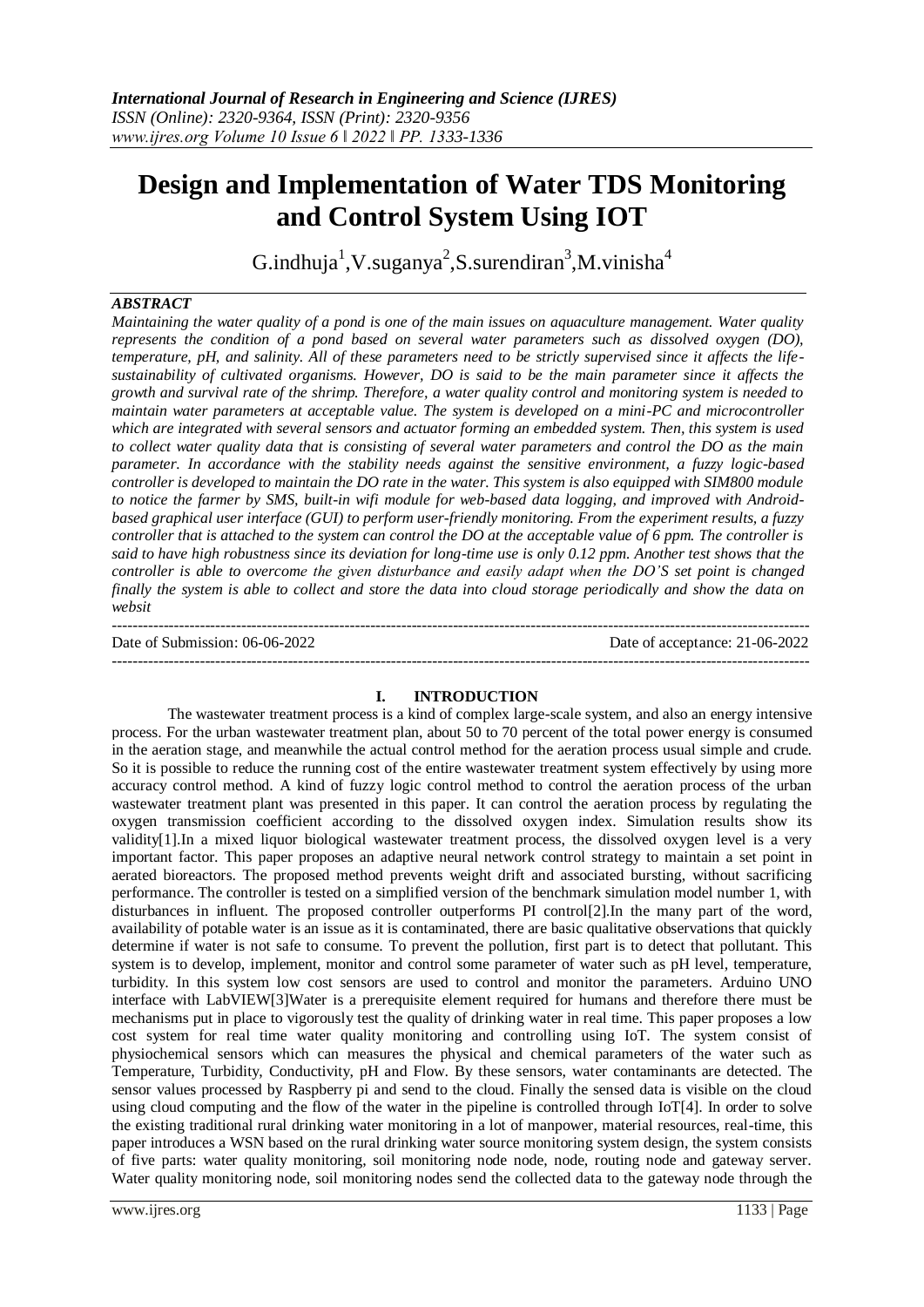wireless module sent directly, or through the routing gateway node to the gateway node, each node of the data collection, unified by the GPRS module to upload server. The system can periodically detect the water quality and the important indicators of the soil in the rural water sources, and combine the water pollution with the soil non-point source pollution to realize on-line monitoring and provide guidance for pollution control. Network test shows that the designed system can realize data acquisition and remote transmission, stability, range of dissolved oxygen system for 1.09%~1.86% acquisition error, pH error is in the range of 0.64%~1.68%, Cu concentration in the range of error is  $1.98\% \approx 2.22\%$ , Cu concentration in the range of error is  $1.58\% \approx 2.01\%$  [5]. A review of the fundamentals of fuzzy sets, fuzzy rules and fuzzy inference systems is provided in this chapter. Beginning with crisp or classical sets and their operations, we derived fuzzy sets and their operations. Classical set membership functions and fuzzy membership functions are discussed in detail following set theory. Fuzzy rules are described using an air conditioner control example. The different defuzzification techniques and their processes are discussed with the same example step by step. Finally, some other fuzzy techniques are discussed such as off-line and on-line fuzzy control systems as well as a fuzzy closed-loop control system including multiple lookup tables. Because of space limitations, the author cannot cover all different fuzzy systems and their applications such as sliding mode fuzzy, adaptor fuzzy and neural fuzzy control systems in one chapter. With the development of new fuzzy techniques, fuzzy control will play a more and more important role in our society[6].Water distribution networks suffer from huge amount of losses due to frequent burst and leak events. This problem is conspicuous in intermittent water networks due to their inherent limited supply and service irregularity characteristics. A continuous monitoring of the operating hydraulic parameters of the network combined with accurate critical event detection can vastly reduce the ramifications of the problem. Wireless sensor networks (WSN) and the trending Internet of Things (IoT) technologies can offer a smart, low-cost, and scalable mechanism to attain such objective. In this paper, we present the initial phase of building a smart wireless system optimized for continuous monitoring of intermittent water distribution network (IWDN). The system design properly exploit the intermittent nature of the water supply in order to optimize the performance of the proposed system and algorithms. We demonstrate the system node and server prototypes and the performance results of the proposed adaptive Kalman filtering burst and leakage detection algorithm using simulated events and real measurement data from a case study of a pilot intermittent supplied district meter area (DMA)in Hurghada, Egypt[7]

#### **II. RELATED WORKS:**

There is plenty of control and monitoring system that has been developed in several kinds of research. In [7], an optimal PID control is used to manage DO concentration in the wastewater treatment plant. An expert system is also developed in [8] to control the DO rate in wastewater aerobics treatment process. A fuzzy logic controller can be used to control the DO concentration in an activated sludge process [9] and SBR water treatment process [10]. Another approach like a heuristic method such as neuraladaptive control is applied to control the DO of activated sludge bioreactors in [11]. Then, a nonlinear control is implemented to control the DO rate of Pseudomonas Putida bacterium fermentation in [12]. Several works about monitoring systems also have been developed in [13][14][15][16][17] to do continuously monitoring task with ease. In another hand, IoT-based system is performed to give effective monitoring and data recording in [18][19][20][21].all of the system have been proven to work properly in replacing human intervention on monitoring supervising and acquiring the data.

#### **III. ORIGINALITY:**

This research is giving detail development of WQCM system which is used to control and supervise the water quality of a shrimp pond. The water quality itself is represented by the value of DO, pH, salinity, and temperature. Several particular functions such as DO control, early warning notification, water quality monitoring, data logging, etc are integrated into this system to support the farmer in managing the cultivation. The system is equipped with appropriate sensors and modules to perform pond supervising. A control method called fuzzy logic is also used to control an aerator in maintaining DO at an acceptable value. By using WQCM system, the risk of shrimp death and losses are expected can be reduced. In other words, the cultivation results are expected to be better than the current traditional method which is not effective and causing cultivation problems. Therefore, the novelty and contribution of this research is the real implementation of the proposed system (WQCM) to overcome the aquaculture management problem, especially on indoor shrimp cultivation. Further analysis of system performance including the fuzzy controller during cultivation is described in experiment and analysis section.

SYSTEM DESIGN As mentioned in the previous section, there are several particular systems that have their own specific function in the cultivation process. The grand design of indoor cultivation with its particular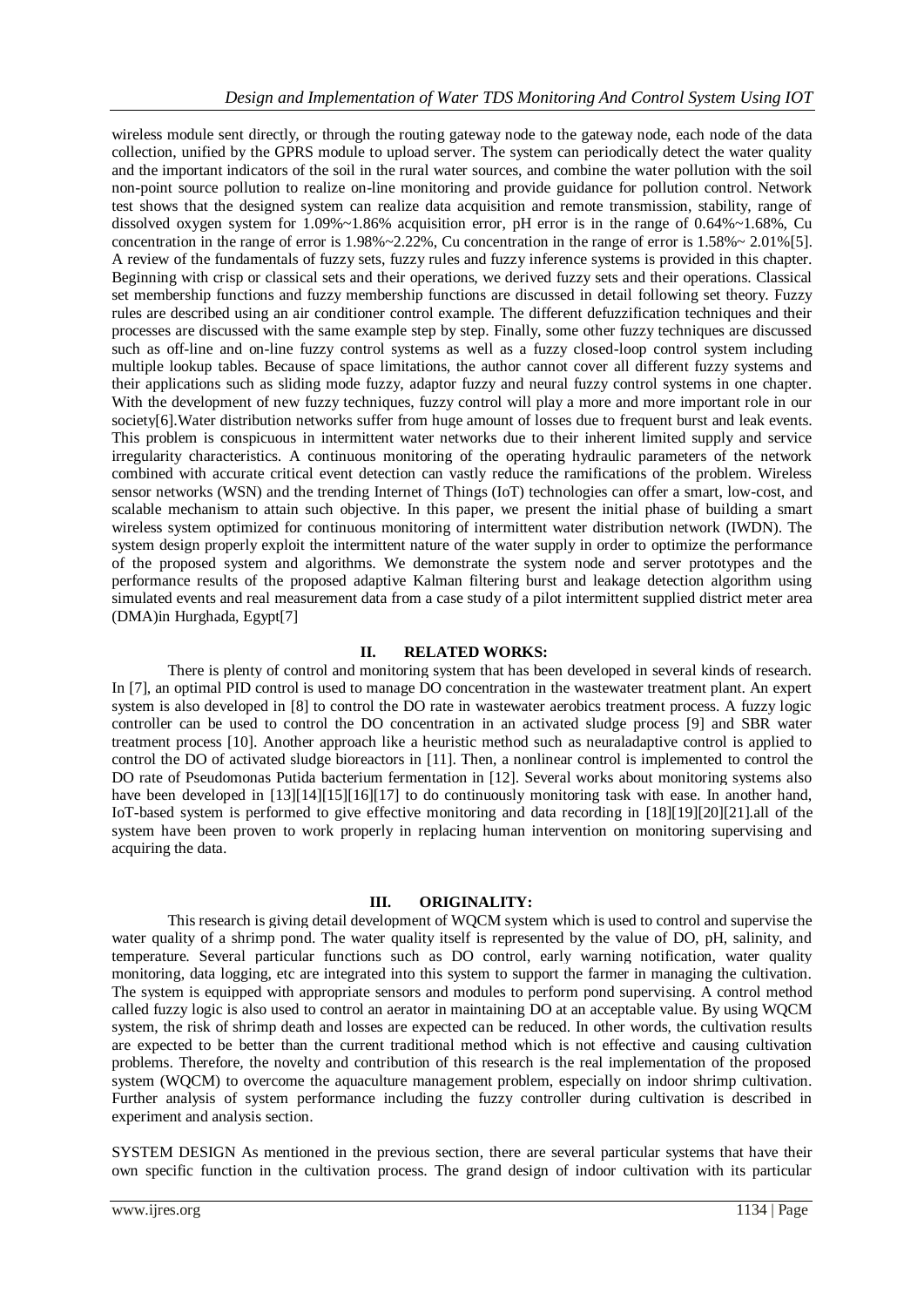systems can be seen in . There are several things to be concerned with developing the system. As the first step, a calibration for each sensor that is used to measure water quality parameter is performed.

4.1 **Sensor Calibration:** There are 4 kinds of sensors which are used to measure the water quality of the pond, that are: DO, pH, salinity and temperature sensors. In order to ensure that all sensors work properly and perform a correct measurement, each sensor is calibrated using several methods based on their characteristic. First, a statistical approach named linear regression is used to calibrate pH and salinity sensor. The sensor generates an analog signal to interpret the measured quantities. Then, the analog signal is processed by an analog to digital converter (ADC) in Arduino microcontroller to obtain its digital value. By using simple linear regression, the equation which shows the correlation between measured pH or salinity with the ADC value can be obtained. To perform this, 3 kinds of water solution with different pH and salinity with the ADC value can be obtained.

**4.2 Monitoring System:** After performing calibration for each sensor, we connect every sensors and modul to the microcontroller in acquiring the water parameters data. Then the data is stored to the cloud storage and processed for early warning notice or water quality control purposes. Block diagram of this system which shows the connectivity between equipment is shown in Water parameters which are pH, salinity, DO, and temperature is measured by the appropriate sensors. Temperature measurement is performed by AZ8403, then the data of temperature are sent to Arduino using serial communication. Thus, we use RS232 to TTL serial converter to transfer the data from AZ-8403 to the microcontroller. Meanwhile, DO, pH and salinity measurement are performed by analog sensors. However, the generated signals from each sensor are very weak to be read by the ADC, so a simple amplifier circuit is used to amplify the analog signal with the range of  $0 -$ 5V. By using the calibration model that has been obtained in the previous subchapter, the ADC value can be converted to the actual value of pH and salinity. All of these measured parameters are 20\*4 LCD so that the farmer can know the water condition at any time.

**4.3 Early Warning System:** As mentioned in the previous chapter, the system is able to give a warning notice to the farmer if any bad condition occurred. This system is equipped with SIM800 module to send an early warning notice by SMS once a time when a bad condition occurrs. The system will detect a bad condition and send an early warning SMS if measured water parameters are not in their acceptable values. The SMS is contained of kind of occurred bad condition and its recommendation.

**4.4 Control System:** An actuating device is needed to maintain the water quality, especially for DO parameter. Based on [1], an electronic device called aerator is used to flush the air into the pond by using a pipeline and aeration stones. The important thing that needs to be done before designing the fuzzy controller is knowing the working voltage of the aerator. To obtain its characteristic, several tests are performed to the aerator by giving various AC voltage from an auto-transformer. Then, visual justification is used to look at the bubble appearance in the water.

**5.1 Early Warning Test**: In order to ensure that early warning system works properly, we test it by moving the pH sensor probe to water tub which contains acidic liquid with a pH value of 4 and bases liquid with a pH value of 8.1. Thus, the system detects bad condition for cultivation process and send an early warning SMS to the farmer. Received message of early warning .

**5.2 Control System Test**: As in [1], the DO set the set point value is set to 6 ppm and the system is expected to control the air flushing and maintain the stability of DO around the setpoint value. DO response from the lowest state to 6 ppm .

**5.3 Changing-Set Point:** Test In this test, the setpoint value is changed from 6.5 ppm to 6 ppm. The goal of this test is to ensure that the system can adapt to changing set point.

**5.4 Disturbance Test**: This test is used to observe the system response when any disturbance occurred. The disturbance is given by switch the power line off so that the DO rate will decrease due to no aeration process [1]. Then, the power line is switched on again and the system is expected to control the DO automatically.

**5.5 Long-Time Control:** Test (Robustness Test) To test its robustness, the controller is applied for long-time use and expected to manage the DO with stability. To ensure its capability.

**5.6 Monitoring System and Data Record:** The system is implemented on a shrimp pond to measure water parameters and upload them to cloud storage. The system is tested for 31 days of cultivation to gather the data twice a day.